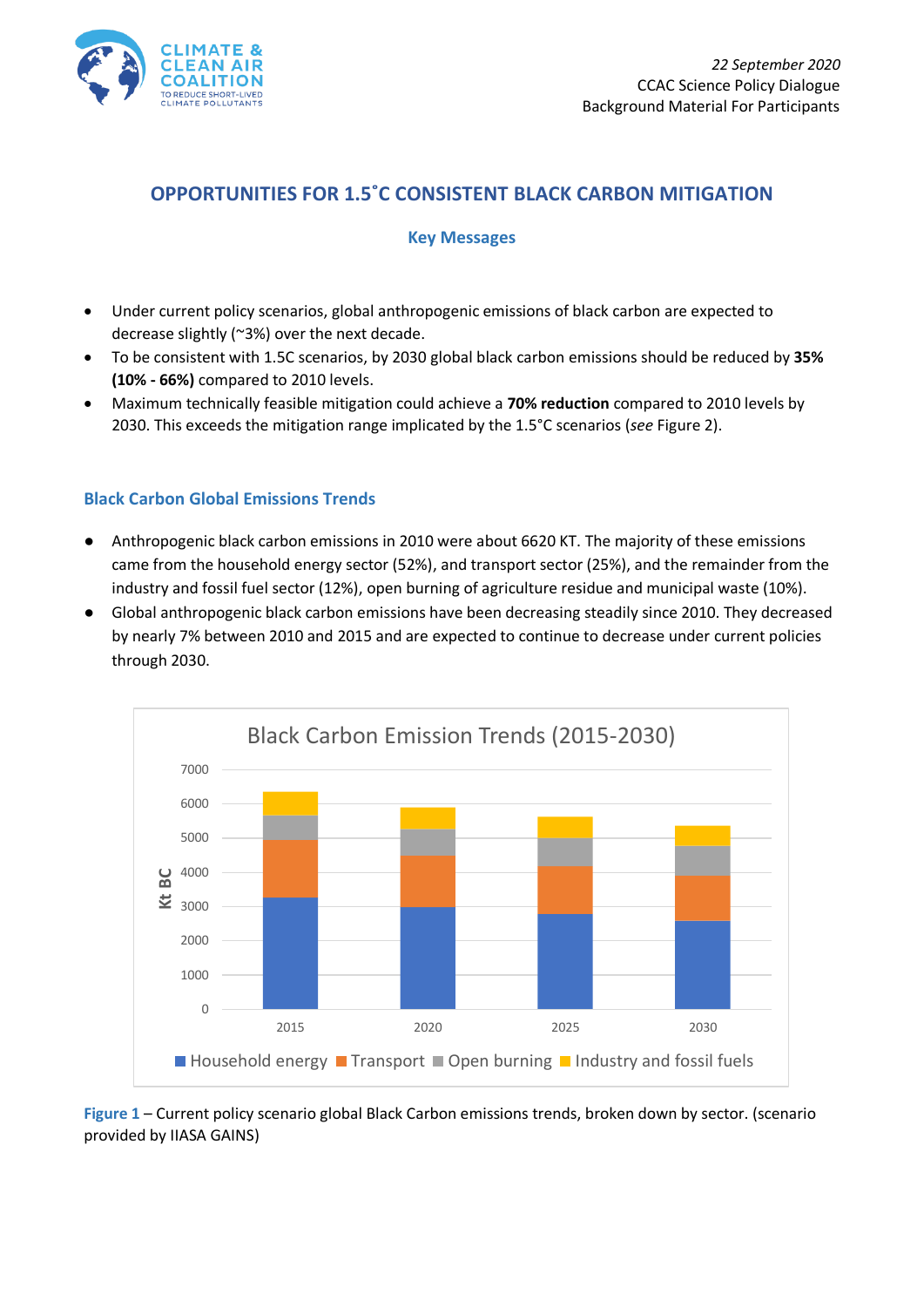

## **Black Carbon Mitigation Consistent with 1.5°C**

- To be consistent with 1.5°C scenarios, by 2030 global black carbon emissions should be reduced by 35% (10% - 66%) compared to 2010 levels.
- Under current policies, in 2030 global black carbon emissions will be 20% lower than 2010, indicating that current policies will just achieve mitigation consistent with the lowest levels consistent with 1.5°C scenarios.
- However, achieving Maximum Technically Feasible mitigation will be 70% lower than 2010 levels, which would exceed the mitigation range of the 1.5°C scenarios (*see* Figure 2).



**Figure 2:** The upper bar shows the projected 2030 black carbon emissions if current policies are maintained. The lower bar shows projected 2030 methane emissions after maximum technically feasible reductions. The yellow line illustrates the average 2030 black carbon reduction in 1.5˚C consistent scenarios reported in the IPCC 1.5˚C Special Report (2018). (Reference and MTF scenarios provided by IIASA GAINS).

### **Household energy sector (Key message)**

- The household energy sector was responsible for approximately 52% of anthropogenic black carbon emissions in 2010 (~3437 kt).
- Emissions are expected to decrease by nearly 15%, to 2590 kt, by 2030.
- Maximum technically feasible mitigation could reduce emissions in this sector by 64%, to 1665 kt, by 2030 with the largest reductions coming from biomass cookstoves (1226 Kt)

### **Transport sector (Key message)**

The transport sector was responsible for approximately 25% of anthropogenic black carbon emissions in 2010 (~1693 kt).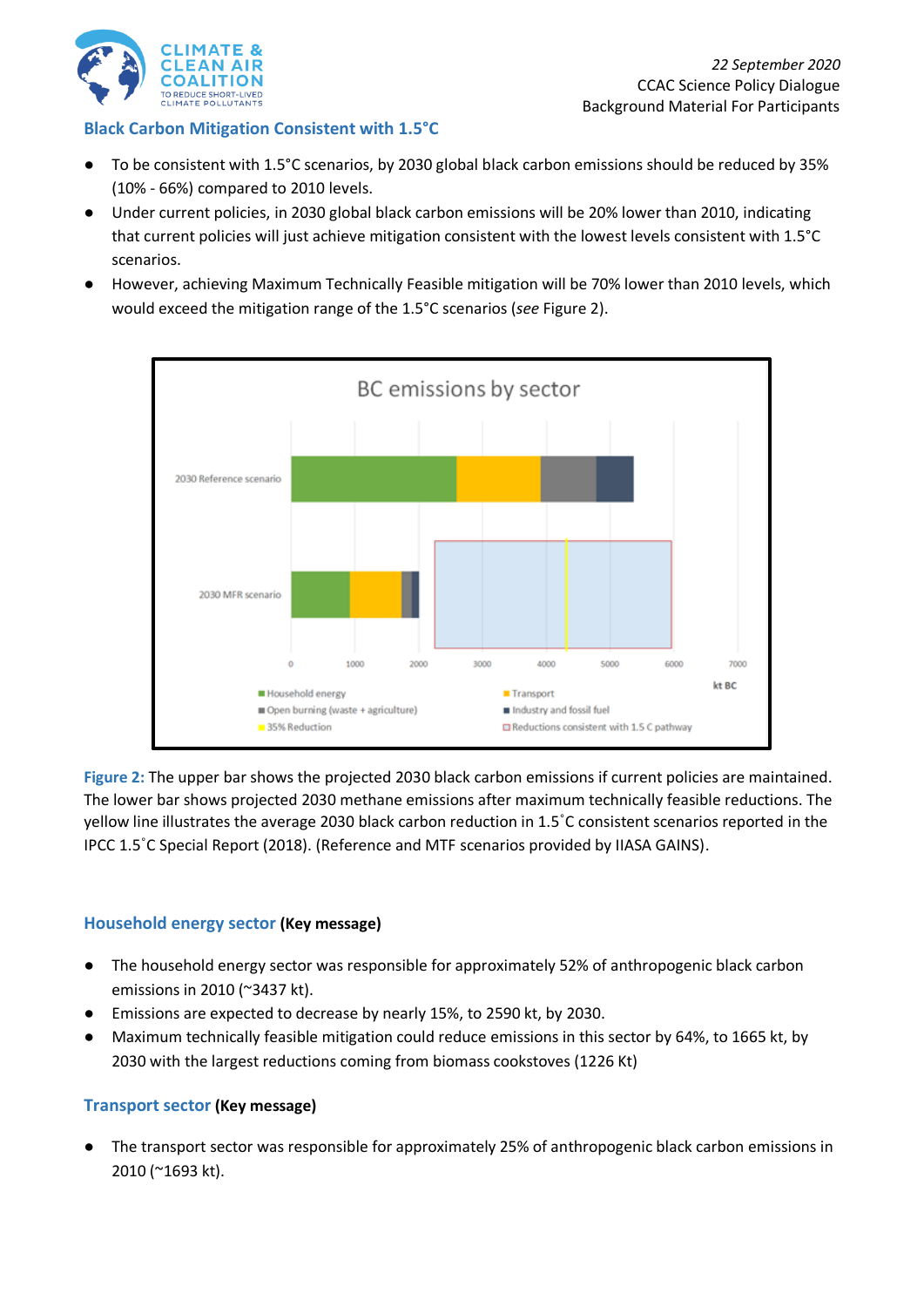

- Emissions are expected to decrease by 12%, to 1,319 kt, by 2030.
- Maximum technically feasible mitigation could reduce emissions in this sector by 52%, to 805 kt, by 2030.

#### **Open burning (Key message)**

- The open burning of agricultural residue and municipal waste was responsible for approximately 10% of anthropogenic black carbon emissions in 2010 (~674 kt).
- Emissions are expected to increase to 873 Kt in 2030 if there is no further control.
- Maximum technically feasible mitigation could reduce emissions in this sector by 77%, to 158 kt, by 2030.

### I**ndustry and fossil fuel sector (Key message)**

- The industry and fossil fuel sector was responsible for approximately 12% of anthropogenic black carbon emissions in 2010 (~816 kt).
- Emissions are expected to decrease to 583 Kt in 2030.
- Maximum technically feasible mitigation could reduce emissions in this sector by more than 85% by 2030. The largest reductions come from oil and gas production (152 Kt), coke production (126 Kt) and large scale combustion (123 Kt)